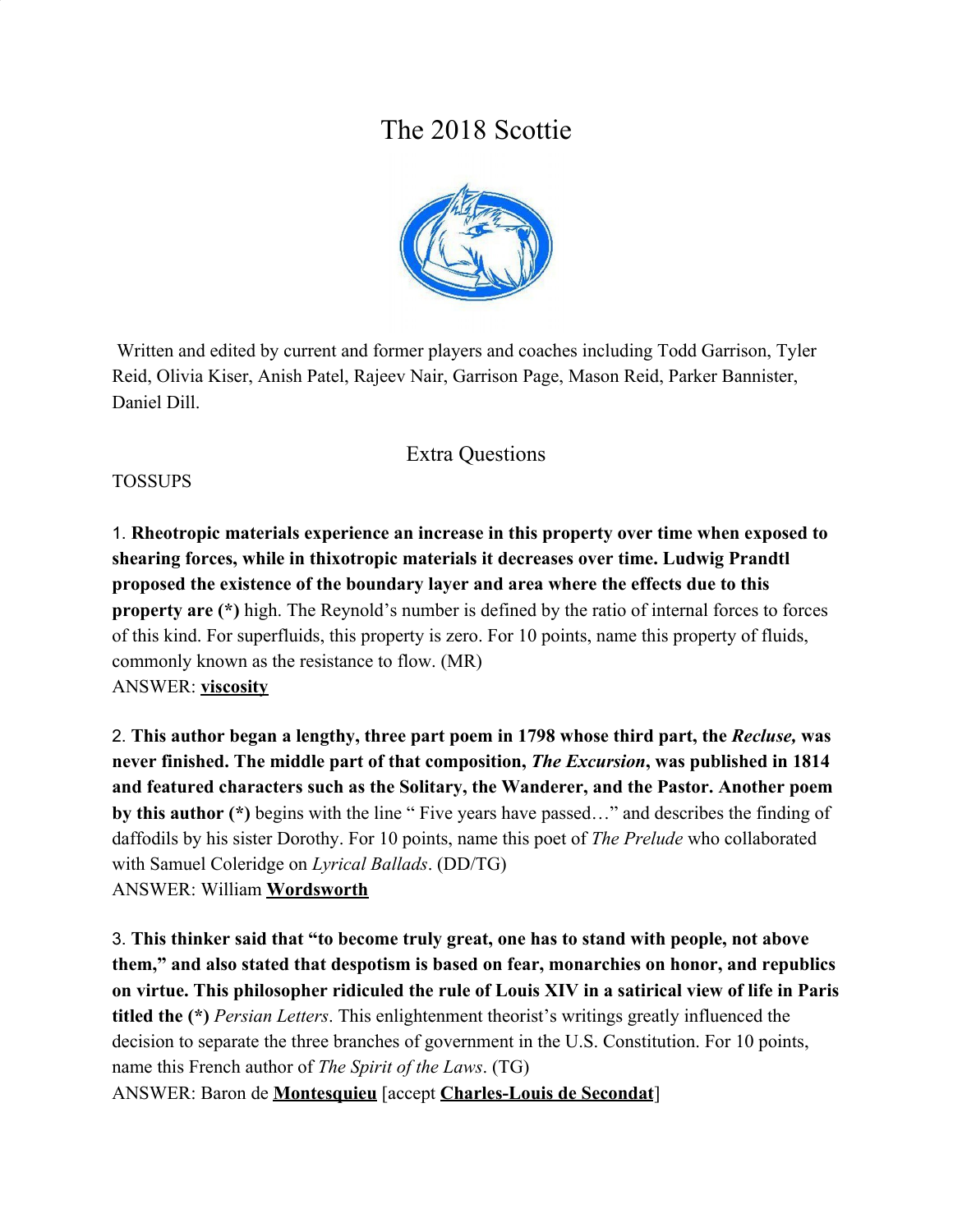4. **Giuseppe Tartini and Jean-Baptiste Lully were both major operatic composers during this era. This era was divided into three phases, and it received its name from the Portuguese word for (\*)** "misshapen pearl". Some characteristic of music during this era were rhythmic unity and terraced dynamics, and the harpsichord was especially important during it. For 10 points, name this era known for composers such as Vivaldi, Handel, and Bach. (PB) ANSWER: **Baroque**

5. **While performing at the 2015 Pan American Games, "technical difficulties" prompted this person to throw a microphone in the air and walk off stage. This musician was the proposed co-spokesperson in the discussion that led to John Schnatter's dismissal from Papa Johns, and in 2018 he released the album KIDS SEE GHOSTS (\*)** with Kid Cudi, whom he had earlier worked with on "Heartless". This man's comments during a TMZ interview sparked the "If Slavery Was A Choice" hashtag. For 10 points, name this rapper and fashion designer nicknamed Yeezy. (RN/GP) ANSWER: **Kanye West** [accept either]

6. **John Maynard Keynes was one of the designers of this organization that was created as part of the Bretton Woods Agreement. This entity's structural adjustment programs have been criticized for worsening poverty and reproducing the structures of colonialism. This organization contains (\*)** 189 member countries and is headquartered in Washington D.C. For 10 points, name this financial organization with goals of promoting economic growth and cooperation around the world. (PB) ANSWER: **I**nternational **M**onetary **F**und

7. **John Wynter and Thomas Doughty captained two of the five ships on this expedition, but Doughty was ordered beheaded by this expedition's leader and Wynter headed home after being caught in a severe storm in the Strait of Magellan. (\*)** Reduced only to a renamed flagship, the leader of this journey landed in California before crossing the Pacific and rounding the Cape of Good Hope. For 10 points, the *Golden Hind* was the only ship to return from what historic voyage led by Sir Francis Drake? (TG)

ANSWER: **circumnavigation** of the earth by Sir Francis **Drake** [prompt on circumnavigation before Drake; accept **circumnavigation** after Drake]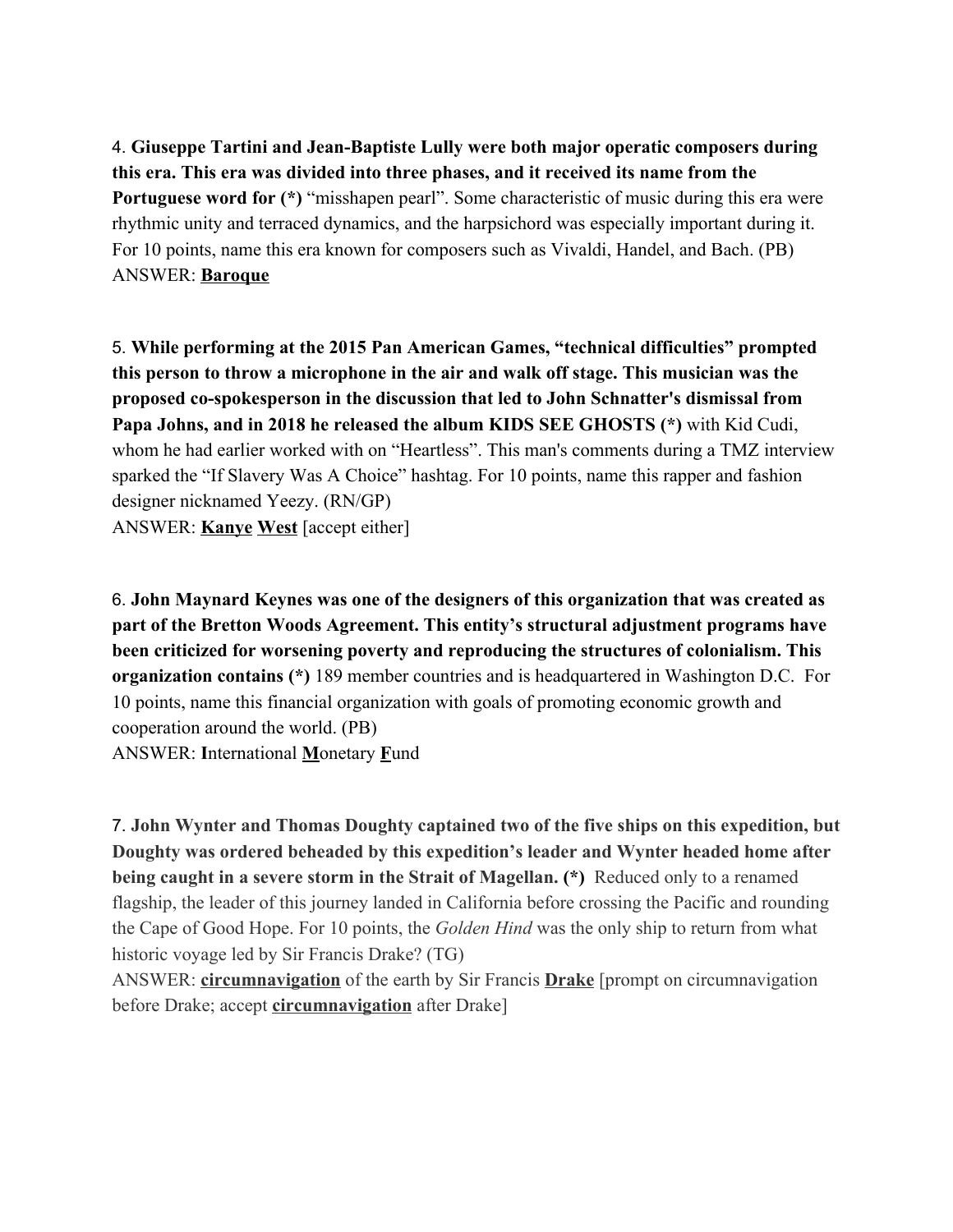8. **In a novella by this author, Miss Tina burns the title letters after the narrator leaves her marriage proposal unanswered. Along with** *The Aspern Papers***, this author created Madame de Vionnet, a Paris socialite involved in a love affair with Chadwick (\*)** Newsome. In another novel by this author Daniel Touchett leaves much of his estate to his niece, Isabel Archer. For 10 points, name this author of *The Ambassadors* and *The Portrait of a Lady.* (GP) ANSWER: Henry **James**

9. **One of this figure's sons was named Aethalides [eth-a-lee-dees] and was the herald of the Argonauts. This god once turned Battos and Agraulos into stone for taking and demanding bribes. This deity's namesake columns (\*)** depict his head atop a stone pillar with genitalia attached. This god created a musical instrument out of a tortoise shell and intestines to appease his brother Apollo. For 10 points, name this messenger of the gods who carries a caduceus. (MR) ANSWER: **Hermes** [accept **Mercury**]

10. **In a novel written by an author from this nation, the fictional country of Cimmeria is described in one chapter. The action of that book revolves around You, the reader, trying to read a book which has pages out of order. In another novel from this country**, **(\*)** William of Baskerville and Adso of Melk attempt to investigate a murder at a Benedictine monastery. For 10 points, name this country where *If on a Winter's Night a Traveller* and *The Name of the Rose* were written by Italo Calvino and Umberto Eco. (OK) ANSWER: **Italy**

11. **A woman wearing a yellow dress in a painting by Cassatt appears to be trying to tug her dress loose from a piece of furniture while displaying one of these things. In a play by Oscar Wilde, one of these is found in Lord Darlington's house. Lunia Czechowska is the name of the woman holding one of these (\*)** devices in a Modigliani work that was stolen in 2010. For 10 points, name these devices waved by individuals in order to cool the person holding it. (TG)

ANSWER: **fan**

12. **In Ludovico Ariosto's** *Orlando Furioso***, the knight Astolfo flies in Elijah's flaming chariot to this location to try and find a cure for Orlando's madness. A princess from this place grows up as the adopted daughter of a bamboo cutter and his wife in** *The Tale of the Bamboo Cutter***. One of Wilkie Collins' best known works is about a diamond (\*)** titled for this object and "Light from [this object] drowns out all of the stars" according to J.R.R. Tolkien. For 10 points, name this celestial object. (TG) ANSWER: the **moon**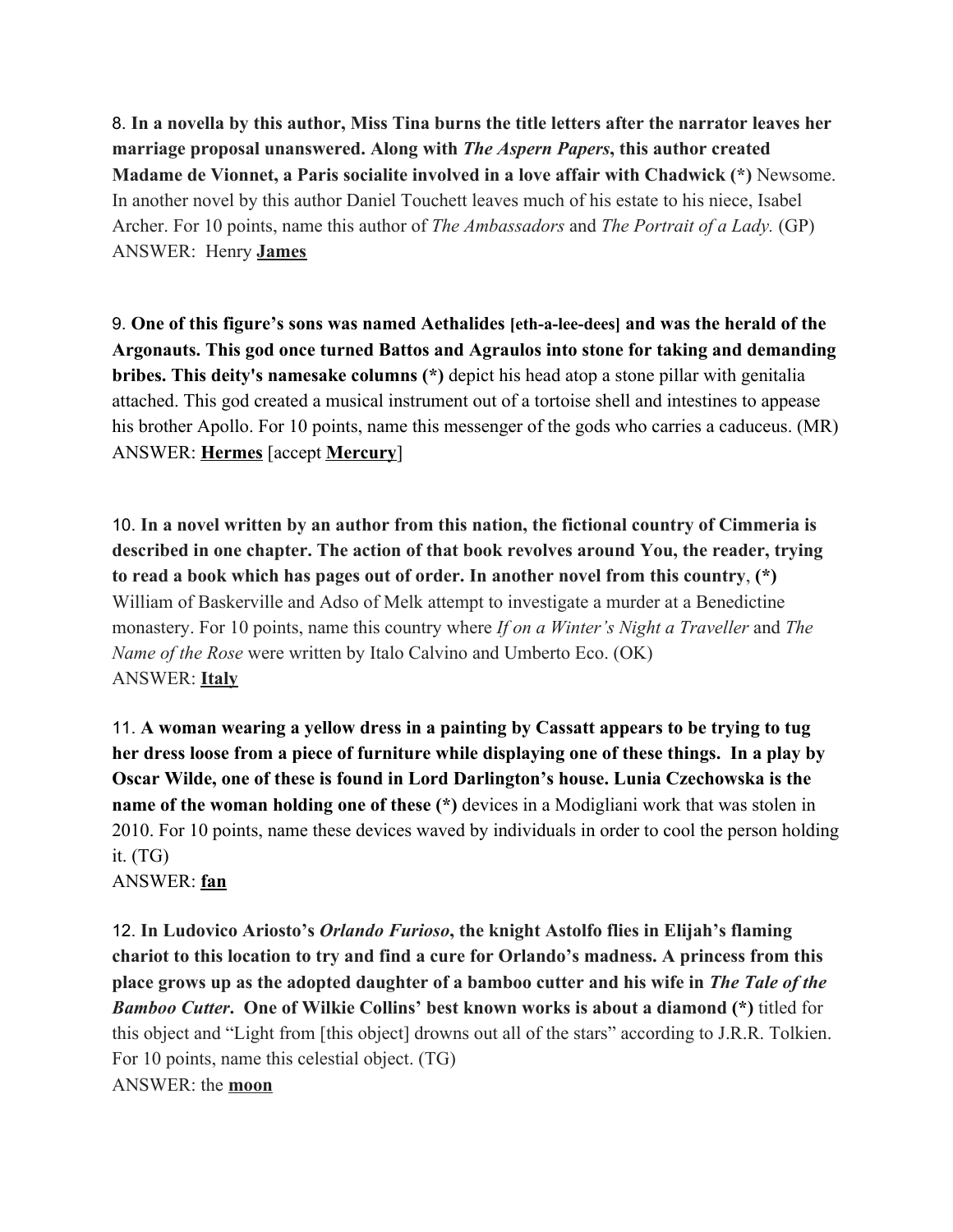13. **The last time a major shift occurred in this feature of the Earth was about 780,000 years ago, during the Brunhes-Matuyama reversal. Saturn's is in line with its axis of rotation, and the one of these possessed by Jupiter is stronger than the Sun. Ganymede is the (\*)** only moon in the Solar System to possess one of these. Geodynamo theory explains how the Earth creates and maintains, for 10 points, what type of field, often abbreviated as a B field? (MR)

ANSWER: **magnetic field**

14. **This battle began with the capture of the heavily defended Fort Douaumont, and the defenders at this battle were supplied by a route known as the "Sacred Way." General Erich von Falkenhayn stated the goal of the attack was to "Bleed France white" while French General Robert Nivelle famously ordered "They Shall not pass." (\*)** Philippe Petain was nicknamed the Lion of this battle which saw over 700,000 combined casualties. For 10 points, name this 1916 World War 1 battle, a failed German offensive near the Meuse River. (RN)

ANSWER: Battle of **Verdun**

15. **The salivary glands of Drosophila contain oversized or "polytene" forms of these formations, and their "Philadelphia" variety are often found in leukemia patients**. **In bacteria, these structures are circular and called (\*)** plasmids, and these structures are depicted in photographs called karyotypes. Patients with Down Syndrome contain three of the twenty-first of these. For 10 points, name these structures that contain genetic material for which humans have 23 pairs. (MR)

ANSWER: **chromosome**

16. **During one battle in this conflict, one of the Niños Heroes legendarily wrapped his country's flag around himself and leapt to his death to save it from capture. Fifty Irish Catholic soldiers were hanged in this war after having deserted** to the opposing side due to feeling persecuted by Protestants in their home country. Zachary Taylor and Winfield Scott were US generals in this war, which took place during the Polk presidency. For 10 points, identify this conflict resulting in the US receiving California in the Treaty of Guadalupe Hidalgo. (TG) ANSWER: **Mexican-American** War [accept **Mexican** War]

17. **This emperor supposedly constructed a large party vessel that sailed on Lake Nemi, but that vessel has never been found. This emperor received his nickname when, as a child, he wore a miniature soldier's uniform (\*)** while traveling on military campaigns with Germanicus. For 10 points, name this Roman Emperor known as "little boots" who was assassinated before he could appoint his horse as a consul. (PB)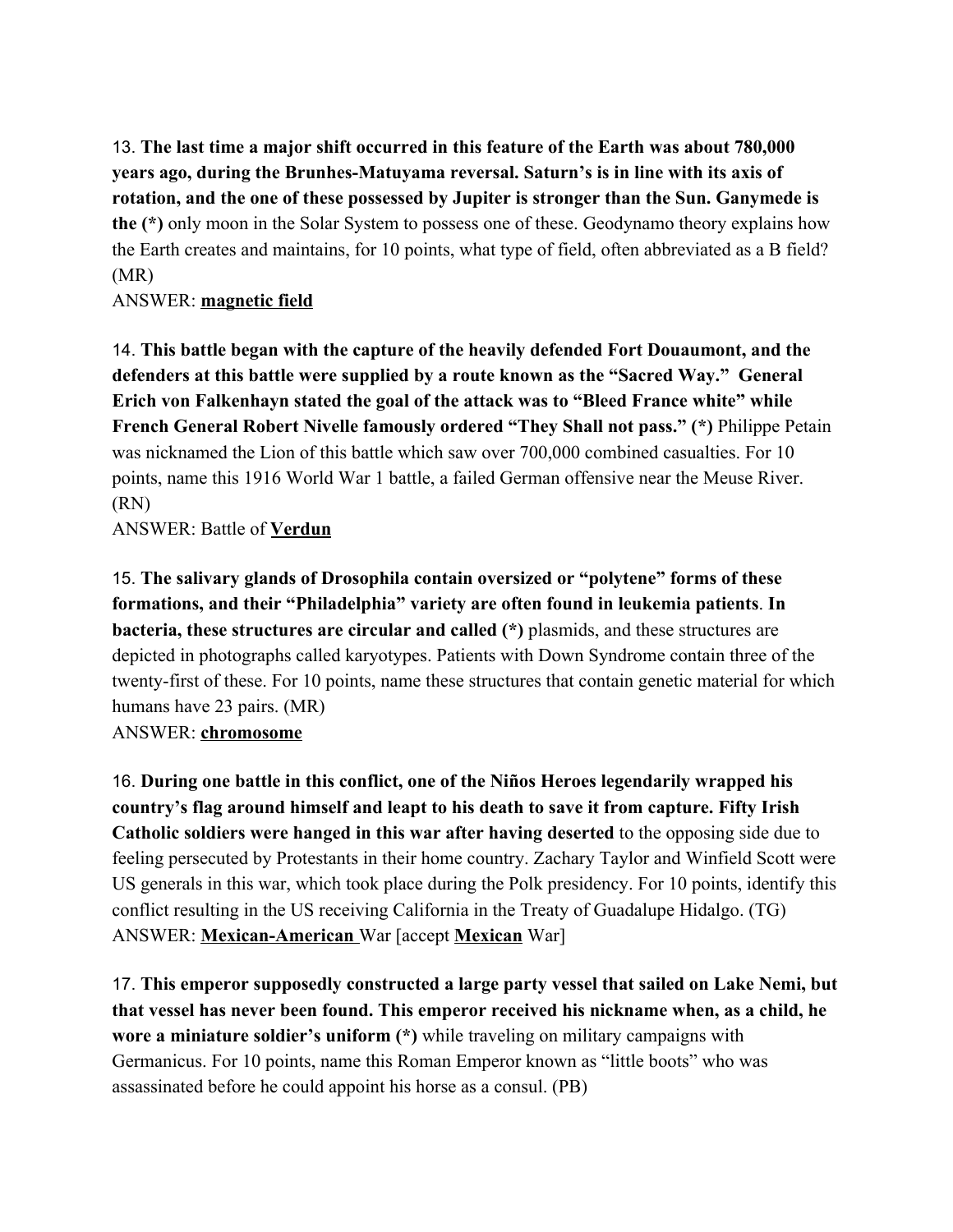#### ANSWER: **Caligula**

18. **The Aar, the Waal, and the IJssel rivers are all tributaries of this river that has its source at Lake Toma. This river's namesake waterfall, located in Switzerland, is the largest in Europe**. **(\*)** Cologne, Dusseldorf, and Rotterdam are all major cities on this river. For 10 points, name this long European river that flows through much of Germany and then the Netherlands before emptying into the North Sea. (PB) ANSWER: **Rhine** River

19. **In the mechanical type of this condition, all the forces on an object sum to zero. The zeroth law of thermodynamics is essentially the transitive property of this state. (\*)** Le Chatelier's principle states that when a system in this condition is disturbed, it will return to this state. This state's constant is symbolized by the letter K. For 10 points, name this state, the "thermal" of which involves no heat exchange. (MR) ANSWER: **equilibrium**

20. **This piece was inspired by Doane Robinson, who initially wished to locate it in the Needles. George H.W. Bush spoke at the official dedication to this work on its 50th anniversary in 1991. In opposition to this sculpture, a memorial depicting a famous Oglala Lakota warrior (\*)** has been under construction since 1948. For 10 points, name this National Memorial sculpted by Gutzon Borglum that features 60-foot tall heads of four US Presidents. (TG)

ANSWER: **Mount Rushmore** National Monument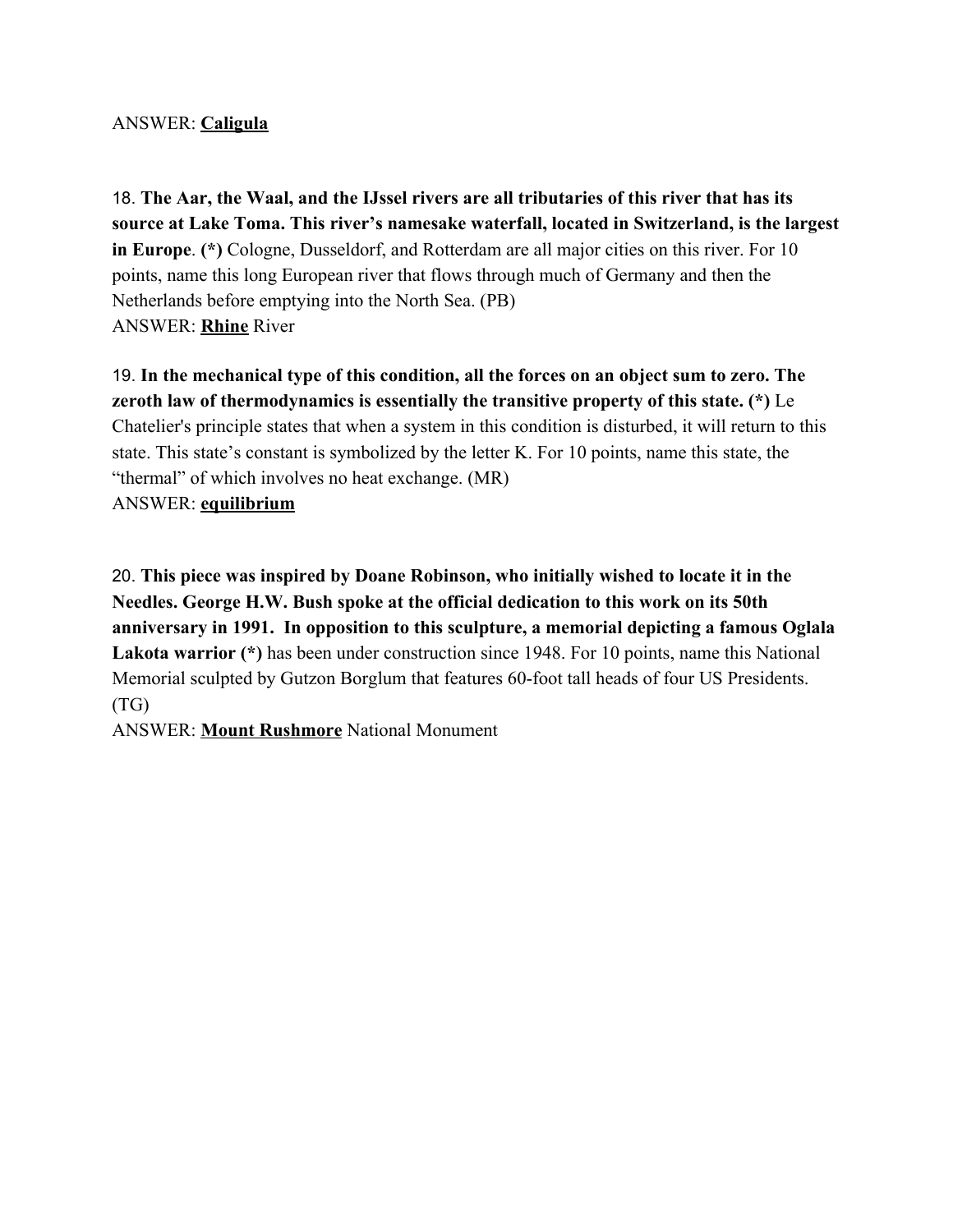#### BONUSES

1. For 10 points each, answer these questions about Italian art during the Renaissance. (PB)

[10] This so called "Renaissance Man" created many well-known pieces including *Lady with an Ermine*, *Virgin of the Rocks*, and the *Mona Lisa*.

ANSWER: **Leonardo da Vinci** [accept either]

[10] This Florentine painter's first name meant "clumsy Tom", and he painted several frescoes at the Brancacci Chapel in Florence. He also painted *The Tribute Money* and *Expulsion from the Garden of Eden*.

ANSWER: **Masaccio** [or Tomasso di Ser Giovanni di **Simone** Cassai; prompt on "Tomasso"] [10] *Bacchus and Ariadne*, *The Rape of Europa*, and *Venus of Urbino* were all painted by this leading member of the Venetian School.

ANSWER: **Titian** [or **Tiziano Vecelli**o; accept any underlined portion]

2. In Chinese mythology, one god is born from a cosmic egg and gradually pushes the two halves of the shell apart until they become the earth and sky. For 10 points each: (TG)

[10] Name this god that grew every day for 18,000 years in order to accomplish that feat.

#### ANSWER: **Pan Gu**

[10] In the Pan Gu creation myth, humans were believed to have evolved from these parasites that fell from Pan Gu's fur.

#### ANSWER: **fleas**

[10] In another myth, this sister of Emperor Fuxi with the body of a snake and head of a human creates humans out of yellow clay.

#### ANSWER: **Nuwa**

3. This event inspired the story "The Things They Left Behind" by Stephen King as well as Thomas Pynchon's novel *Bleeding Edge*. For 10 points each: (OK/TR)

[10] Name this tragic event. In *Extremely Loud and Incredibly Close*, Oskar's father was killed in this New York City event.

ANSWER: **9/11**

[10] 9/11 survivor Keith Neudecker is the central character of *The Falling Man*, a work by this postmodern author. He wrote about a professor of Hitler Studies in *White Noise*.

#### ANSWER: Don **DeLillo**

[10] Another work inspired by 9/11 is *In the Shadow of No Towers*, a graphic novel by Art Spiegelman, who also created this graphic novel retelling the Holocaust with the Germans as cats.

ANSWER: *Maus*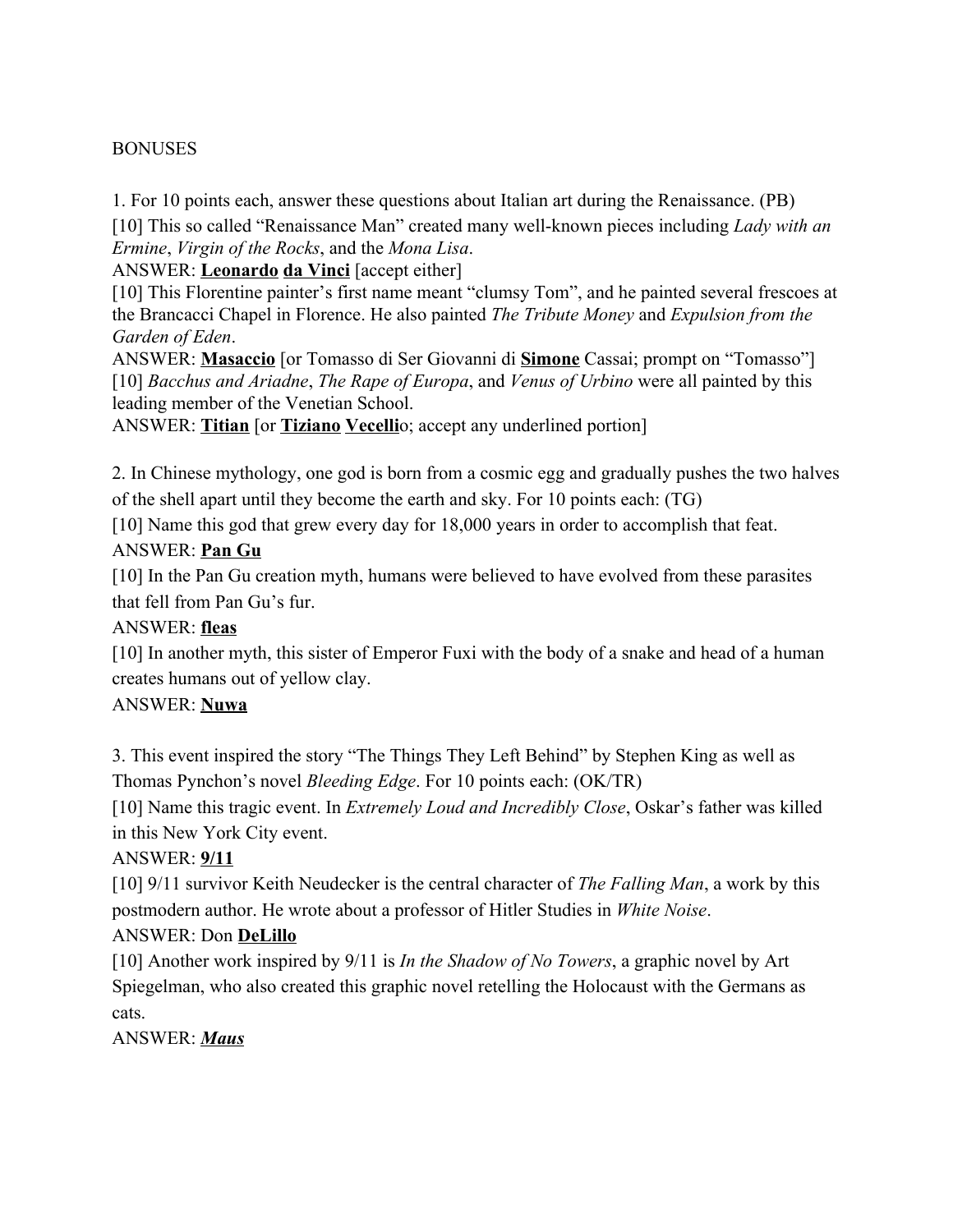4. This procedure involves taking mature eggs and fertilizing them with sperm in a lab setting, and it is the most effective form of reproductive assistance. For 10 points each: (MR) [10] Name this process, which differs from in vivo fertilization.

ANSWER: **in vitro** fertilization

[10] This man was awarded the 2010 Nobel Prize in Physiology and Medicine for his development of in vitro fertilization.

#### ANSWER: Robert **Edwards**

[10] Edwards perfected in vitro fertilization while a fellow at this university known for having Stephen Hawking and Alan Turing as fellows.

### ANSWER: University of **Cambridge**

5. For 10 points each, answer the following about the 1963 March on Washington. (RN)

[10] King gave his famous "I Have A Dream" speech on the steps of this landmark.

# ANSWER: **Lincoln Memorial**

[10] This current Representative from Georgia was the youngest to speak during the March on Washington and had originally planned to be more critical of the Kennedy administration. ANSWER: John **Lewis**

[10] This civil and gay rights activist organized the 1963 March on Washington. ANSWER: Bayard **Rustin**

6. For 10 points each, answer the following about an economist known for a namesake tax. [10] That tax suggested by this man proposes to tax monetary exchanges to decrease speculation in currency.

# ANSWER: James **Tobin** [accept **Tobin Tax**]

[10] Tobin also proposed this statistical model between an independent variable and a non-negative dependent variable. The variable may have been so-named because Tobin was the inspiration for a character with this name in Herman Wouk's *The Caine Mutiny*. (TG) ANSWER: the **Tobit** Model

[10] The ratio between the market and replacement value of a physical asset is known as Kaldor's V or Tobin's this letter.

ANSWER: **Q** ratio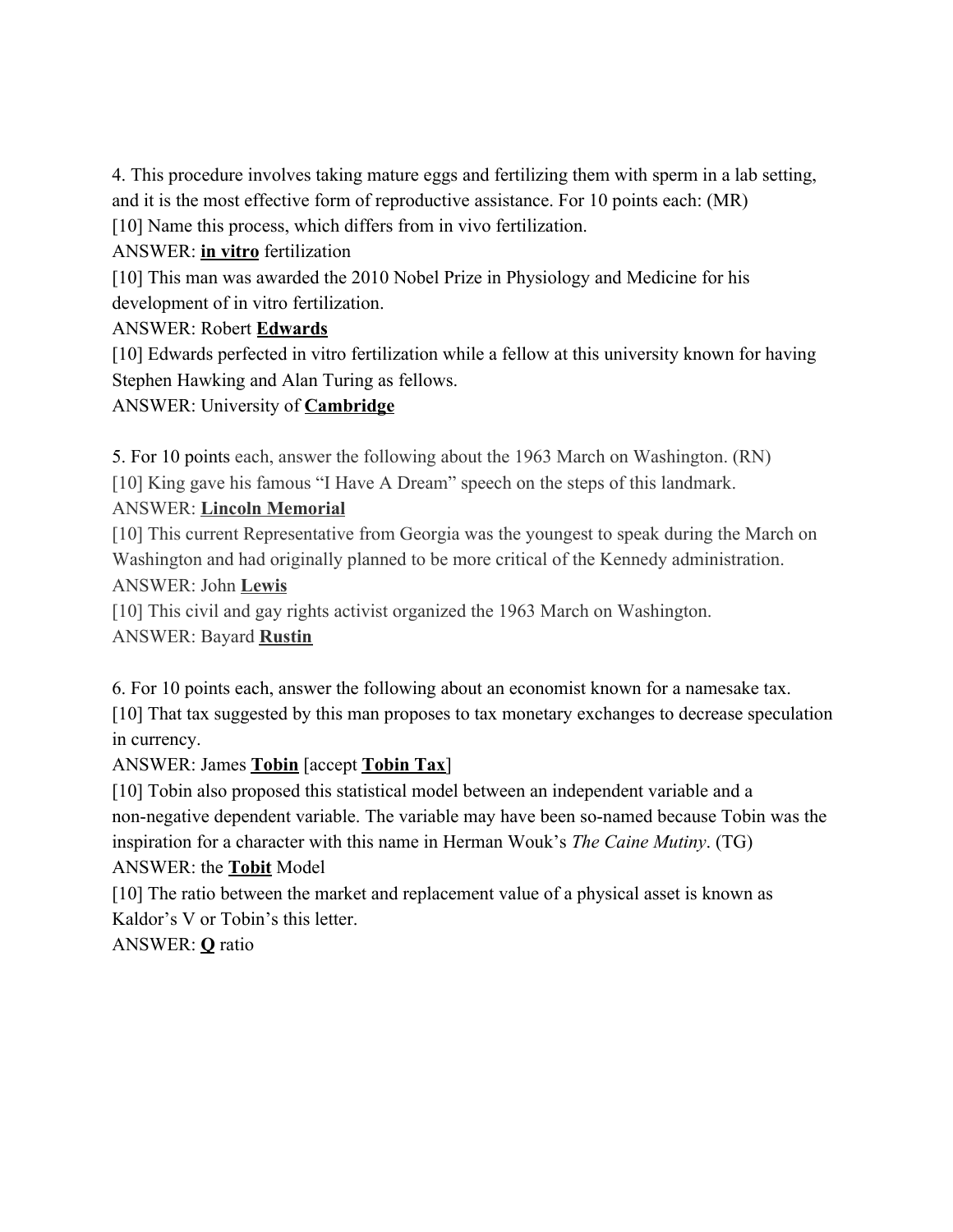8. This franchise debuted on the Nintendo 64 with a roster of only 12 playable characters. For 10 points each: (TR)

[10] Name this Nintendo fighting game franchise. Its GameCube release, *Melee*, remains one of the most popular fighting games today.

ANSWER: *Super Smash Bros.* [or *Super Smash Brothers*]

[10] The upcoming *Super Smash Bros. Ultimate* will be launched on this console, Nintendo's newest. Its primary feature is the ability to be used as a mobile or home console.

ANSWER: Nintendo **Switch**

[10] *Super Smash Bros. Ultimate* features several third-party characters, including this Square creation. He is the protagonist of *Final Fantasy VII*, where he defeats Sephiroth. ANSWER: **Cloud** Strife

9. Answer the following about Russian ballet in the 20th century. For 10 points each: (DD) [10] This ballet created by Igor Stravinsky has sections titled "The Adoration of the Earth" and "The Sacrifice". It caused riots at its world premiere in Paris in 1913.

# ANSWER: The **Rite of Spring**

[10] This ballet dancer choreographed the Rite of Spring. He also choreographed Swan Lake, and he is known for retiring at age 29 due to schizophrenia.

# ANSWER: Vaslav **Nijinsky**

[10] This other Russian choreographer defected to the United States in 1961. He is famous for his collaboration with Margot Fonteyn.

# ANSWER: Rudolf **Nureyev**

10. For 10 points each, answer these questions about well-known works of philosophy. (PB) [10] In this work, Jean-Jacques Rousseau argues that legitimate government rule comes from an agreement between the citizens and their rulers.

# ANSWER: *The Social Contract*

[10] This is the name of Aristotle's best known work on ethics. It was probably named for his son.

# ANSWER: **Nicomachean** Ethics

[10] This Dutch-Jewish philosopher was one of the leading figures in rationalism in the 17th century. He wrote *Ethics* and *Tractatus Theologico-Politicus.*

# ANSWER: Baruch **Spinoza**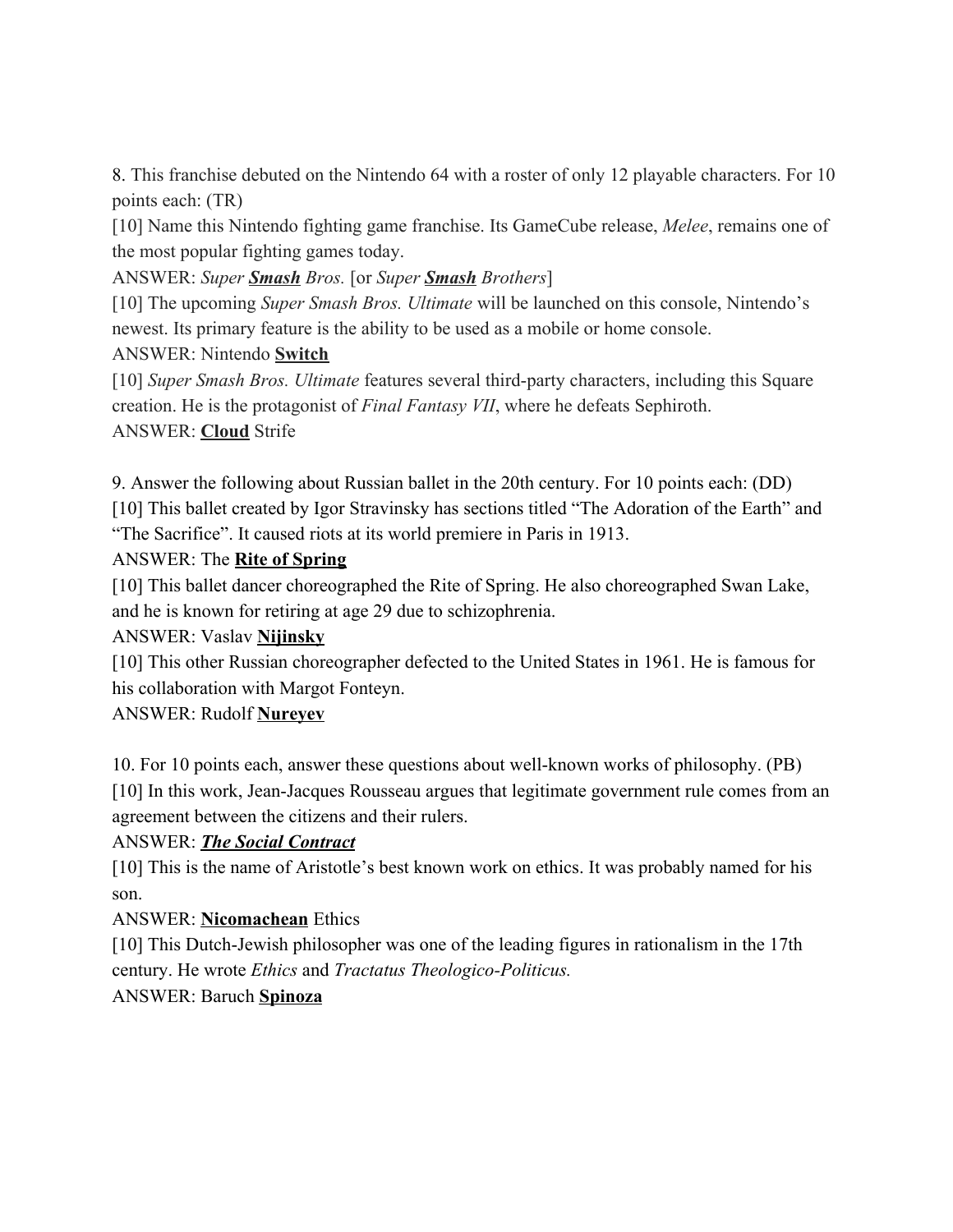11. In some legends surrounding this figure, he is one of the last remaining Roman soldiers in Britain; in others, he is a Celtic king. For 10 points each: (OK)

[10] Name this figure, whose death names the only prominent work of Thomas Malory.

# ANSWER: King **Arthur**

[10] In many versions of the King Arthur story, Arthur kills and is mortally wounded by this man, who is often depicted as Arthur's son by his half-sister.

# ANSWER: **Mordred**

[10] The King Arthur story was given a more modern reinterpretation by this author in *The Once and Future King*, which opens with *The Sword in the Stone.*

# ANSWER: T.H. **White**

12. Quantum numbers are rad. For 10 points each: (MR)

[10] The principal quantum number describes the size of these functions where electrons can be found.

# ANSWER: **orbital**

[10] An angular quantum number of 2 corresponds to this orbital, which has the most complex shape.

ANSWER: **f**

[10] This quantum number, symbolized "s," parametrizes the angular momentum of a particle. ANSWER: **spin** quantum number

13. For 10 points each, name these current Middle Eastern leaders. (RN)

[10] This Turkish Prime Minister and leader of the Justice and Development party survived a 2016 coup.

ANSWER: Recep Tayyip **Erdoğan**

[10] This current Prime Minister of Israel defeated Shimon Peres in 1996 to gain the position. He is nicknamed Bibi and had an older brother killed in the Entebbe Raid.

ANSWER: Benjamin **Netanyahu**

[10] This current King of Jordan took power in 1999 following the death of his father, King Hussein.

ANSWER: King **Abdullah II**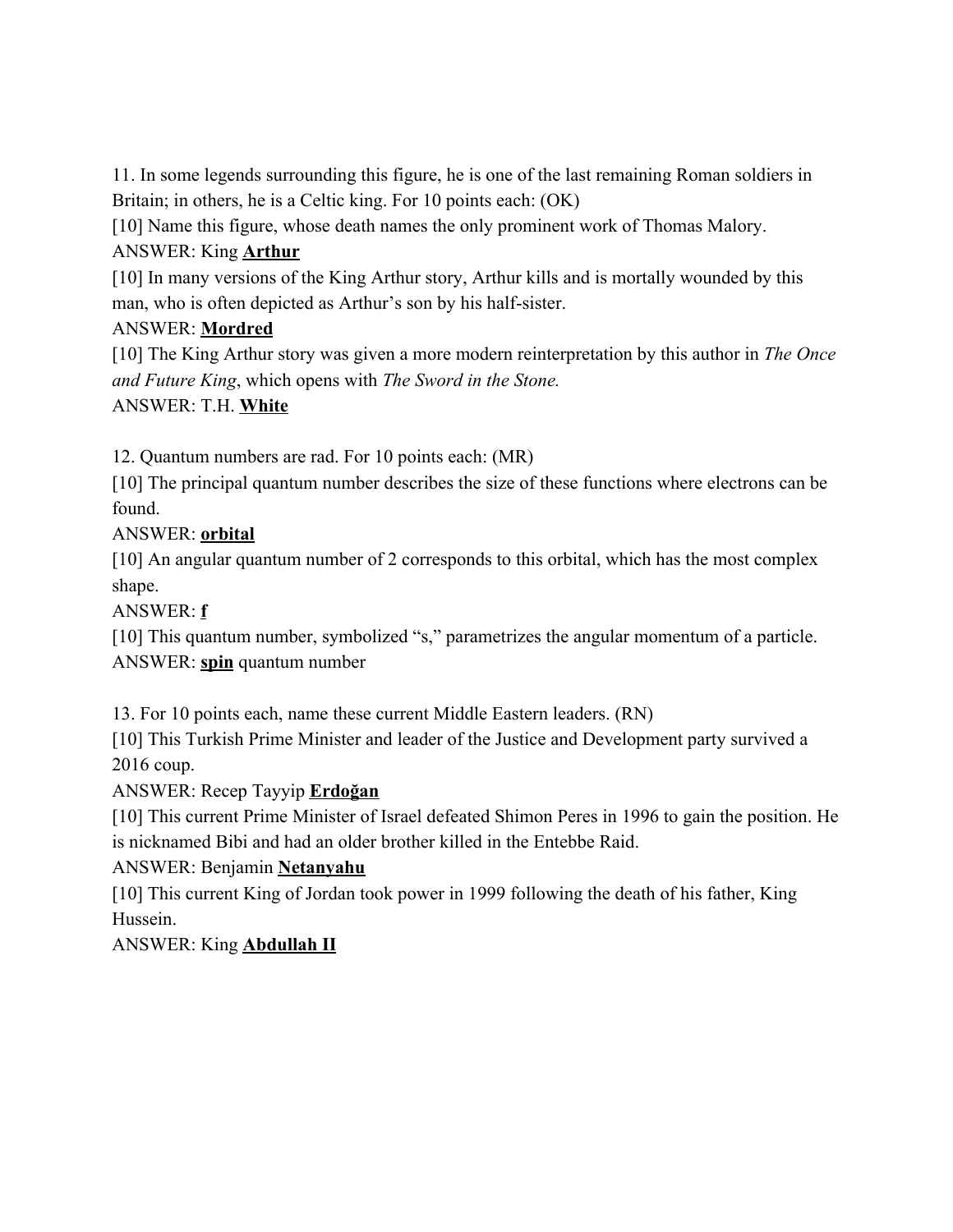14. This composer used a wind machine to portray windmills in *Don Quixote*. For 10 points each: (RN)

[10] Name this composer of *An Alpine Symphony* and the opera *Der Rosenkavalier*.

# ANSWER: **R**ichard **Strauss**

[10] The "Sunrise" movement of one of Strauss' tone poems was popularized following its use in this Stanley Kubrick film.

# ANSWER: *2001 A Space Odyssey*

[10] That tone poem is this one, whose final section is titled "Song of the Night Wanderer." It was inspired by a Friedrich Nietzsche work of the same name.

# ANSWER: **Also sprach Zarathustra** [or **Thus Spake Zarathustra**; or **Thus Spoke Zarathustra**; or Richard Strauss's **Opus 30**]

15. This author wrote "My name is not Marie Aurore de-Saxe….but Amantine-Lucile-Aurore Dupin." For 10 points each: (OK)

[10] Name this author of *Consuelo* and *Indiana* who wrote under a pen name.

# ANSWER: George **Sand**

[10] Sand was notorious for dressing in men's clothes, smoking in public, and multiple affairs, including one with this Polish French composer of mazurkas and preludes.

# ANSWER: Frederic **Chopin**

[10] Chopin completed twenty-three preludes in each of the major and minor keys while he and Sand were vacationing on this largest of the Balearic island with capital of Palma.

# ANSWER: **Majorca**

16. In general relativity, these regions exhibit such strong gravity that not even particles or electromagnetic radiation can escape. For 10 points each: (MR)

[10] Name these astronomical bodies. A supermassive one of these things is thought to be at the center of the Milky Way galaxy.

# ANSWER: **Black Hole**

[10] Black holes and gravitational collapse were first postulated in the 18th century by this French mathematician who has a namesake transform.

# ANSWER: Pierre-Simon **Laplace**

[10] The no-hair postulate characterizes black holes based on three properties: angular momentum, charge, and this property.

# ANSWER: **mass**